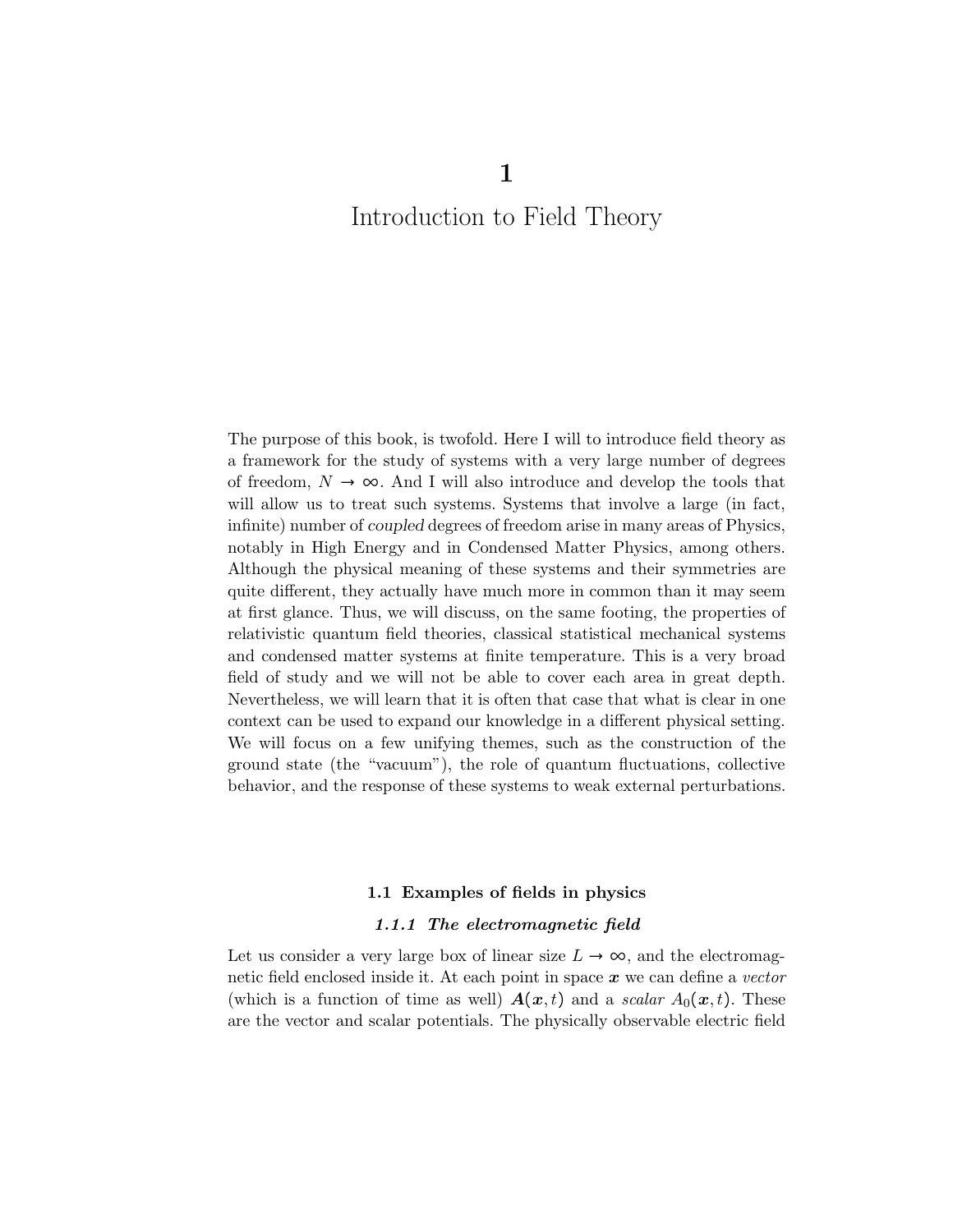## 2 Introduction to Field Theory

 $E(x, t)$  and the magnetic field  $B(x, t)$  are defined in the usual way

$$
\boldsymbol{B}(\boldsymbol{x},t)=\nabla\times\boldsymbol{A}(\boldsymbol{x},t),\qquad \boldsymbol{E}(\boldsymbol{x},t)=-\frac{1}{c}\frac{\partial\boldsymbol{A}}{\partial t}(\boldsymbol{x},t)-\nabla A_0(\boldsymbol{x},t)\quad(1.1)
$$

The time evolution of this dynamical system is determined by a local Lagrangian density (which we will consider in section 2.6). The equations of motion are just the Maxwell equations. Let us define the 4-vector field

$$
A^{\mu}(x) = (A^{0}(x), A(x)) \qquad A^{0} \equiv A_{0}
$$
 (1.2)

where  $\mu = 0, 1, 2, 3$  are the time and space components. Here x stands for the 4-vector

$$
x^{\mu} = (ct, \mathbf{x}) \tag{1.3}
$$

To every point  $x^{\mu}$  of Minkowski spacetime M we associate a value of the vector potential  $A^{\mu}$ . The vector potentials are ordered sets of four real numbers and hence are elements of  $\mathbb{R}^4$ . Thus a field configuration can be viewed as a mapping of the Minkowski spacetime  $\mathcal M$  onto  $\mathbb R^4,$ 

$$
A^{\mu} : \mathcal{M} \mapsto \mathbb{R}^4 \tag{1.4}
$$

Since spacetime is continuous we need an infinite number of 4-vectors to specify a configuration of the electromagnetic field, even if the box were finite (which is not). Thus we have a infinite number of degrees of freedom for two reasons: spacetime is both continuous and infinite.

# 1.1.2 The elastic field of a solid

Consider a three-dimensional crystal. A configuration of the system can be described by the set of positions of its atoms relative to their equilibrium state, (i.e. the set of deformation vectors  $\boldsymbol{d}$  at every time t). Lattices are labeled by ordered sets of three integers and are equivalent to the set

$$
\mathbb{Z}^3 = \mathbb{Z} \times \mathbb{Z} \times \mathbb{Z} \tag{1.5}
$$

whereas deformations are given by sets of three real numbers, and are elements of  $\mathbb{R}^3$ . Hence a crystal configuration is a mapping

$$
\mathbf{d} : \mathbb{Z}^3 \times \mathbb{R} \mapsto \mathbb{R}^3 \tag{1.6}
$$

At length scales  $\ell$ , which are large compared to the lattice spacing a but small compared to the linear size L of the system, we can replace the lattice  $\mathbb{Z}^3$ by a continuum description in which the crystal is replaced by a continuum three-dimensional Euclidean space  $\mathbb{R}^3$ . Thus the dynamics of the crystal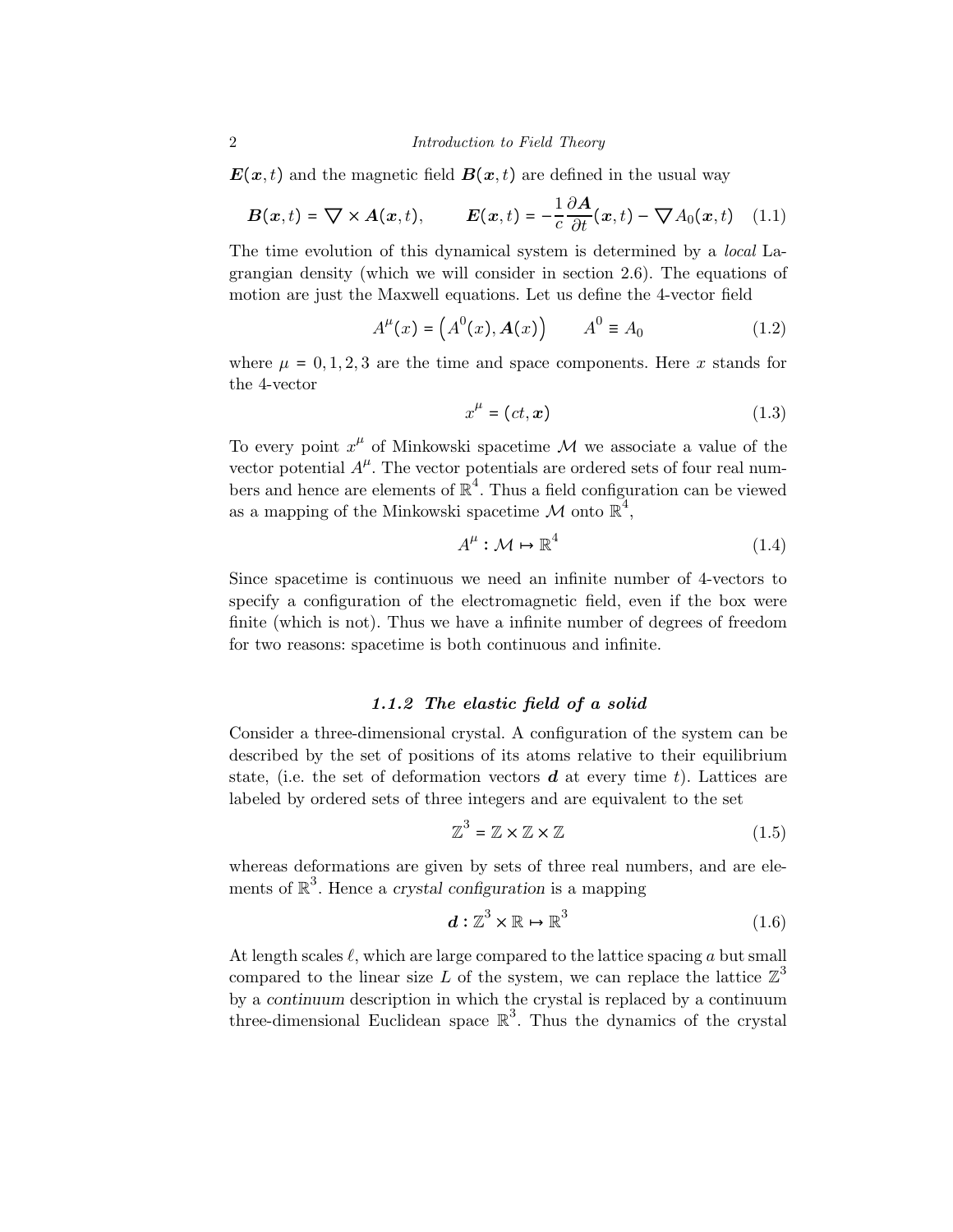requires a four-dimensional spacetime  $\mathbb{R}^3 \times \mathbb{R} = \mathbb{R}^4$ . Hence the configuration space becomes the set of continuous mappings

$$
\boldsymbol{d} : \mathbb{R}^4 \mapsto \mathbb{R}^3 \tag{1.7}
$$

In this continuum description, the dynamics of the crystal is specified in terms of the displacement vector field  $d(x, t)$  and its time derivatives, the velocities  $\frac{\partial d}{\partial t}(x,t)$ , which define the mechanical state of the system. This is the starting point of the theory of elasticity. The displacement field  $\boldsymbol{d}$  is the elastic field of the crystal.

# 1.1.3 The order-parameter field of a ferromagnet

Let us now consider a ferromagnet. This is a physical system, usually a solid, in which there is a local average magnetization field  $M(x)$  in the vicinity of a point  $x$ . The local magnetization is simply the sum of the local magnetic moments of each atom in the neighborhood of  $x$ . At scales long compared to microscopic distances (the interatomic spacing a),  $M(x)$  is a continuous real vector field. In some situations, of interest, the magnitude of the local moment does not fluctuate but its local orientation does. Hence, the local state of the system is specified locally by a three-component unit vector  $n$ . Since the set of unit vector is in one-to-one correspondence with the points on a sphere  $S^2$ , the configuration space is equivalent (isomorphic) to the sets of mappings of Euclidean three-dimensional space onto  $S^2$ ,

$$
\boldsymbol{n} : \mathbb{R}^3 \mapsto S^2 \tag{1.8}
$$

In an ordered state the individual magnetic moments become spontaneously oriented along some direction. For this reason, the field  $n$  is usually said to be an order parameter field. In the theory of phase transitions, the order parameter field represents the important degrees of freedom of the physical system,( i.e., the degrees of freedom that drive the phase transition).

# 1.1.4 Hydrodynamics of a charged fluid

Charged fluids can be described in terms of hydrodynamics. In hydrodynamics, one specifies the charge density  $\rho(x, t)$  and the current density  $j(x, t)$ near a spacetime point  $x^{\mu}$ . The charge and current densities can be represented in terms of the 4-vector

$$
j^{\mu}(x) = (c\rho(\boldsymbol{x},t), \boldsymbol{j}(\boldsymbol{x},t)) \tag{1.9}
$$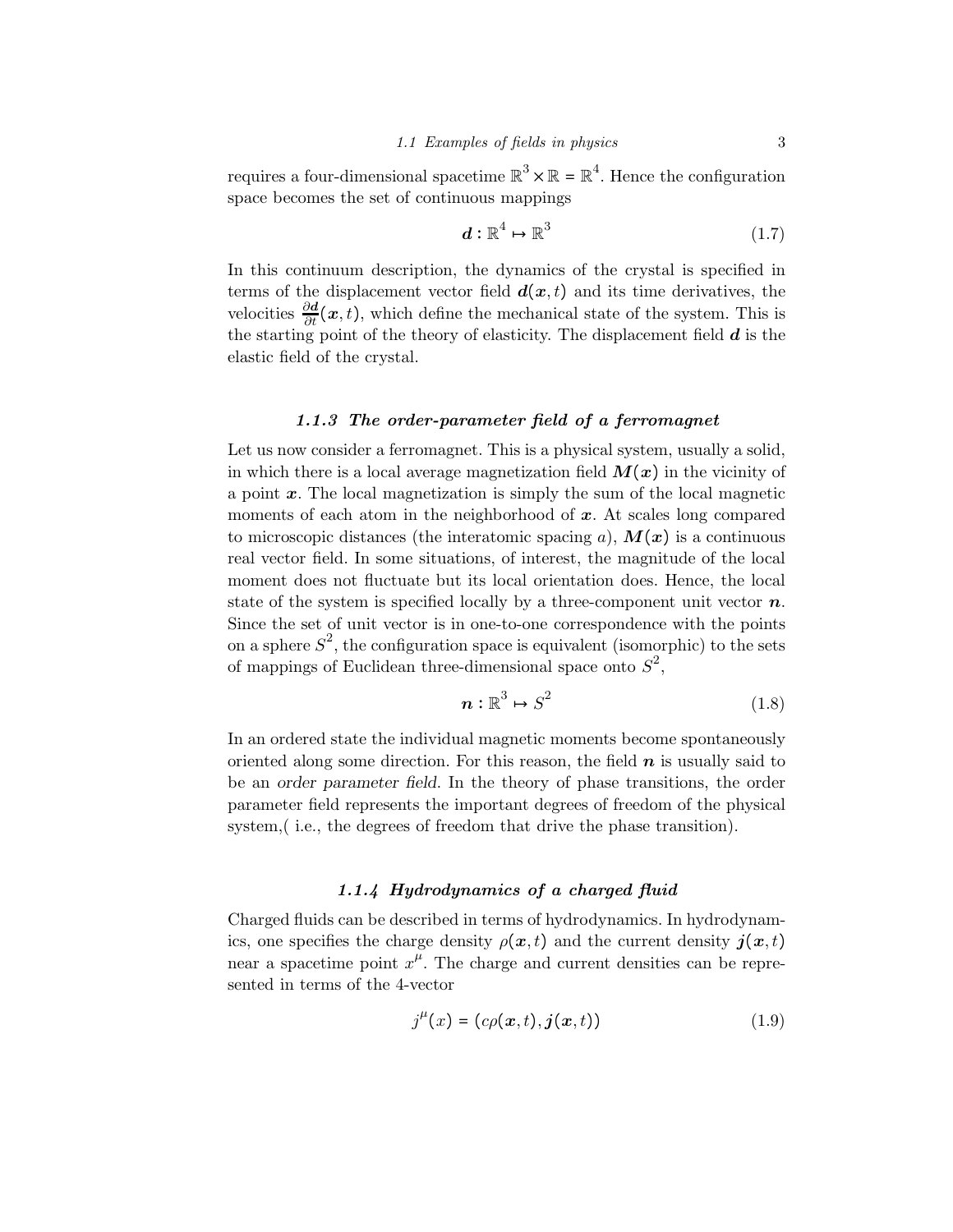where c is a suitably chosen speed (generally *not* the speed of light!). Clearly, the configuration space is the set of maps

$$
j^{\mu} : \mathbb{R}^4 \mapsto \mathbb{R}^4 \tag{1.10}
$$

In general we will be interested both in the dynamical evolution of such systems and in their large-scale (thermodynamic) properties. Thus, we will need to determine how a system that, at some time  $t_0$  is in some initial state, manages to evolve to some other state after time T. In Classical Mechanics, the dynamics of any physical system can be described in terms of a Lagrangian. The Lagrangian is a local functional of the field and of its space and time derivatives. "Local" here means that the equations of motion can be expressed in terms of partial differential equations. In other words, we do not allow for "action-at-a-distance," but only for local evolution. Similarly, the thermodynamic properties of these systems are governed by a local energy functional, the *Hamiltonian*. That the dynamics is determined by a Lagrangian means that the field itself is regarded as a mechanical system to which the standard laws of Classical Mechanics apply. Here, the wave equations of the fluid are the equations of motion of the field. This point of view will also tell us how to quantize a field theory.

# 1.2 Why quantum field theory?

From a historical point of view, quantum field theory (QFT) arose as an outgrowth of research in the fields of nuclear and particle physics. In particular, Dirac's theory of electrons and positrons was, perhaps, the first QFT. Nowadays, QFT is used, both as a picture and as a tool, in a wide range of areas of physics. In this course, I will not follow the historical path of the way QFT was developed. By and large, it was a process of trial and error in which the results had to be reinterpreted a *posteriori*. The introduction of quantum field theory as the general framework of particle physics implied that the concept of *particle* had to be understood as an *excitation* of a *field*. Thus photons become the quantized excitations of the electromagnetic field with particle-like properties (such as momentum), as anticipated by Einstein's 1905 paper on the photoelectric effect. Dirac's theory of the electron implied that even such "conventional" particles should also be understood as the excitations of a field.

The main motivation of these developments was the need to reconcile, or unify, Quantum Mechanics with Special Relativity. In addition, the experimental discoveries of the spin of the electron and of electron-positron creation by photons, showed that not only was the Schrödinger equation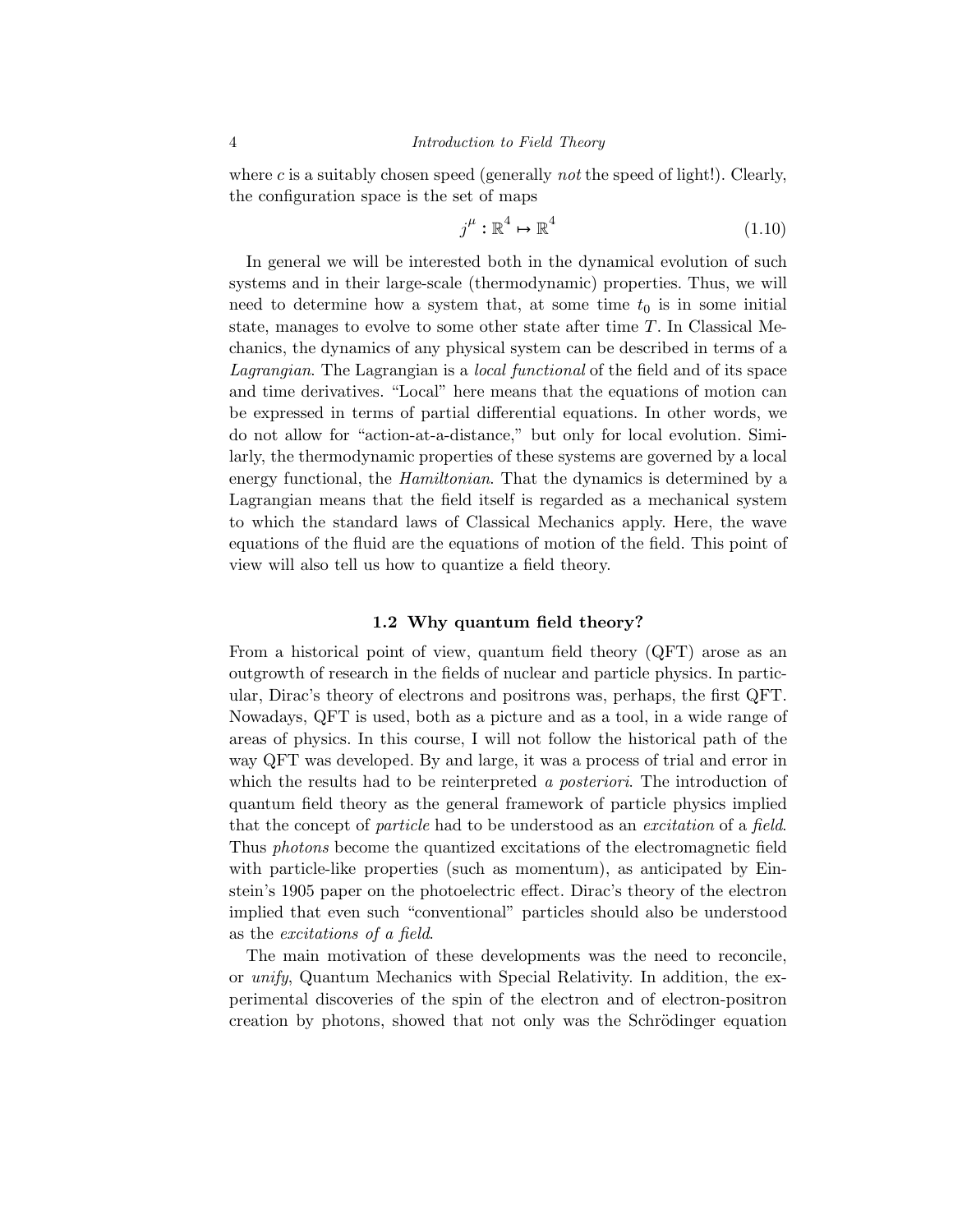inadequate to describe such physical phenomena, but the very notion of a particle itself had to be revised.

Indeed, let us consider the Schrödinger equation

$$
H\Psi = i\hbar \frac{\partial \Psi}{\partial t} \tag{1.11}
$$

where  $H$  is the Hamiltonian

$$
H = \frac{\hat{p}^2}{2m} + V(x)
$$
 (1.12)

and  $\hat{p}$  is the momentum represented as a differential operator

$$
\hat{\mathbf{p}} = \frac{\hbar}{i} \nabla \tag{1.13}
$$

acting on the Hilbert space of wave functions  $\Psi(x)$ .

The Schrödinger equation is invariant under Galilean transformations, provided the potential  $V(x)$  is constant, but not under general Lorentz transformations. Hence, Quantum Mechanics as described by the Schrödinger equation, is not compatible with the requirement that the description of physical phenomena must be identical for all inertial observers. In addition, it cannot describe pair-creation processes since in the non-relativistic Schrödinger equation, the number of particles is strictly conserved.

Back in the late 1920s, two apparently opposite approaches were proposed to solve these problems. We will see that these approaches actually do not exclude each other. The first approach was to stick to the basic structure of "particle" Quantum Mechanics and to write down a relativistically invariant version of the Schrödinger equation. Since in Special Relativity the natural Lorentz scalar involving the energy E of a particle of mass m is  $E^2 - (p^2c^2 + q^2)$  $m^2c^4$ ), it was proposed that the "wave functions" should be solutions of the equation (the "square" of the energy)

$$
\left[ \left( i\hbar \frac{\partial}{\partial t} \right)^2 - \left( \left( \frac{\hbar c}{i} \nabla \right)^2 + m^2 c^4 \right) \right] \Psi(x, t) = 0 \tag{1.14}
$$

This is the Klein-Gordon equation. This equation is invariant under the Lorentz transformations,

$$
x^{\mu} = \Lambda^{\mu,\nu} x_{\nu}^{\prime} \qquad x^{\mu} = (x_0, \mathbf{x}) \tag{1.15}
$$

provided that the "wave function"  $\Psi(x)$  is also a scalar (i.e. invariant) under Lorentz transformations

$$
\Psi(x) = \Psi'(x')
$$
\n(1.16)

However, it soon became clear that the Klein-Gordon equation was not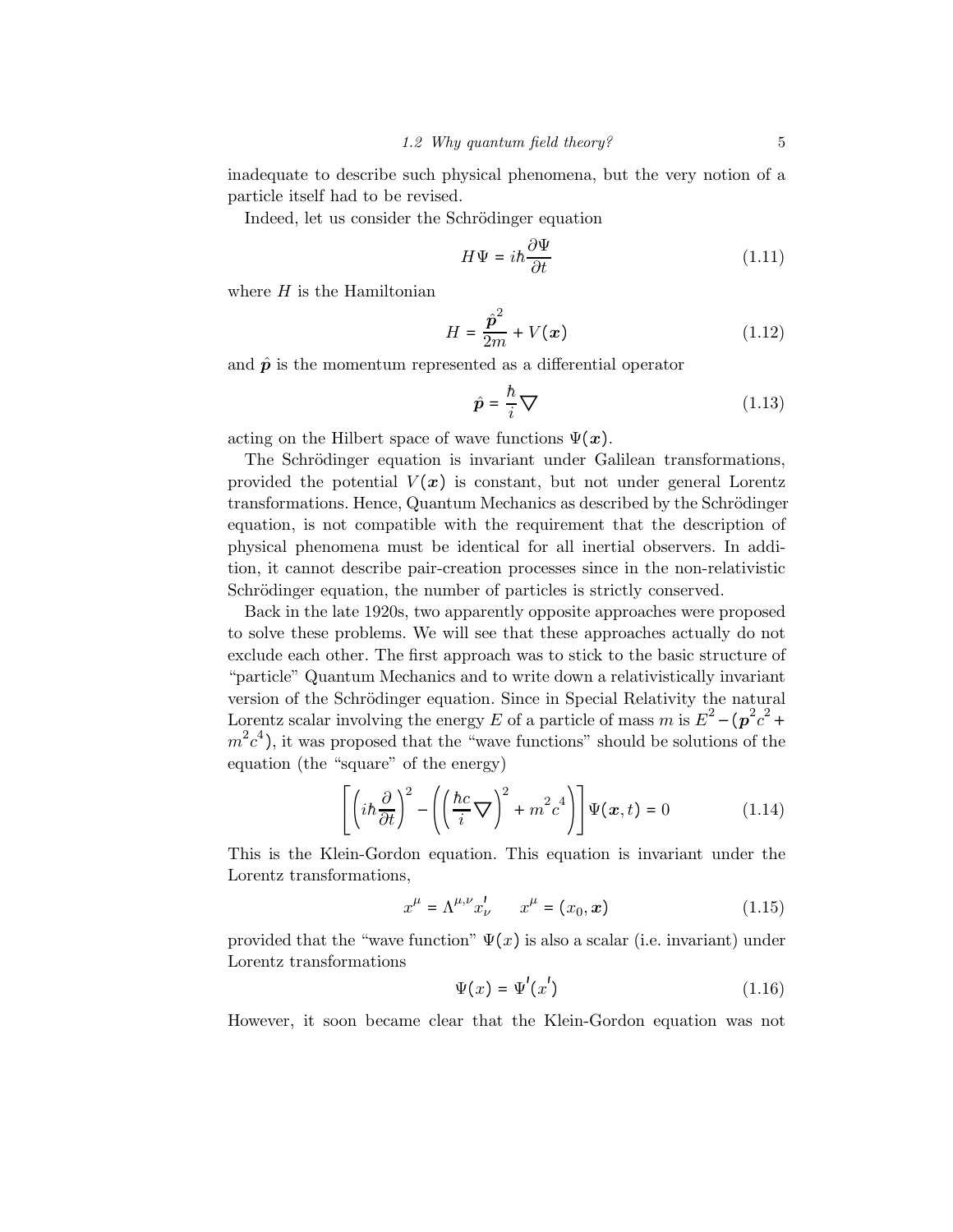compatible with a particle interpretation. In addition, it cannot describe particles with spin. In particular, the solutions of the Klein-Gordon equation have the (expected) dispersion law

$$
E^2 = p^2 c^2 + m^2 c^4 \tag{1.17}
$$

which implies that there are positive and negative energy solutions

$$
E = \pm \sqrt{p^2 c^2 + m^2 c^4} \tag{1.18}
$$

From a "particle" point of view, negative energy states are unacceptable since they would imply that there is no ground state. We will see in chapter 4 that in quantum field theory there is a natural and simple interpretation of these solutions, and that in no way make the system unstable. However, the meaning of the negative energy solutions was unclear in the early thirties.

To satisfy the requirement from Special Relativity that energy and momentum must be treated equally, and to avoid the "negative energy solutions" that came from working with the "square" of the Hamiltonian  $H$ , Dirac proposed to look for an equation that was *linear* in derivatives (Dirac, 1928). In order to be compatible with Special Relativity, the equation must be covariant under Lorentz transformations,( i.e. it should have the same form in all reference frames). Dirac proposed a matrix equation that is linear in derivatives with a "wave function"  $\Psi(x)$  in the form of a four-component vector, a 4-spinor  $\Psi_a(x)$  (with  $a = 1, \ldots, 4$ )

$$
i\hbar \frac{\partial \Psi_a}{\partial_t}(x) + \frac{\hbar c}{i} \sum_{j=1}^3 \alpha_j^{ab} \partial_j \Psi_b(x) + mc^2 \beta_{ab} \Psi_b(x) = 0 \tag{1.19}
$$

where  $\alpha_i$  and  $\beta$  are four  $4 \times 4$  matrices. For this equation to be *covariant* it is necessary that the 4-spinor field  $\Psi$  should transform as a *spinor* under Lorentz transformations

$$
\Psi_a'(\Lambda x) = S_{ab}(\Lambda)\Psi_b(x) \tag{1.20}
$$

where  $S(\Lambda)$  is a suitable matrix. The matrices  $\alpha_j$  and  $\beta$  have to be pure numbers independent of the reference frame. By further requiring that the iterated form of this equation (i.e. the "square") satisfies the Klein-Gordon equation for each component separately, Dirac found that the matrices obey the (Clifford) algebra

$$
\{\alpha_j, \alpha_k\} = 2\delta_{jk}\mathbf{1}, \qquad \{\alpha_j, \beta\} = 0, \qquad \alpha_j^2 = \beta^2 = \mathbf{1} \tag{1.21}
$$

where 1 is the  $4 \times 4$  identity matrix. The solutions are easily found to have the energy eigenvalues  $E = \pm \sqrt{p^2c^2 + m^2c^4}$ . (We will come back to this in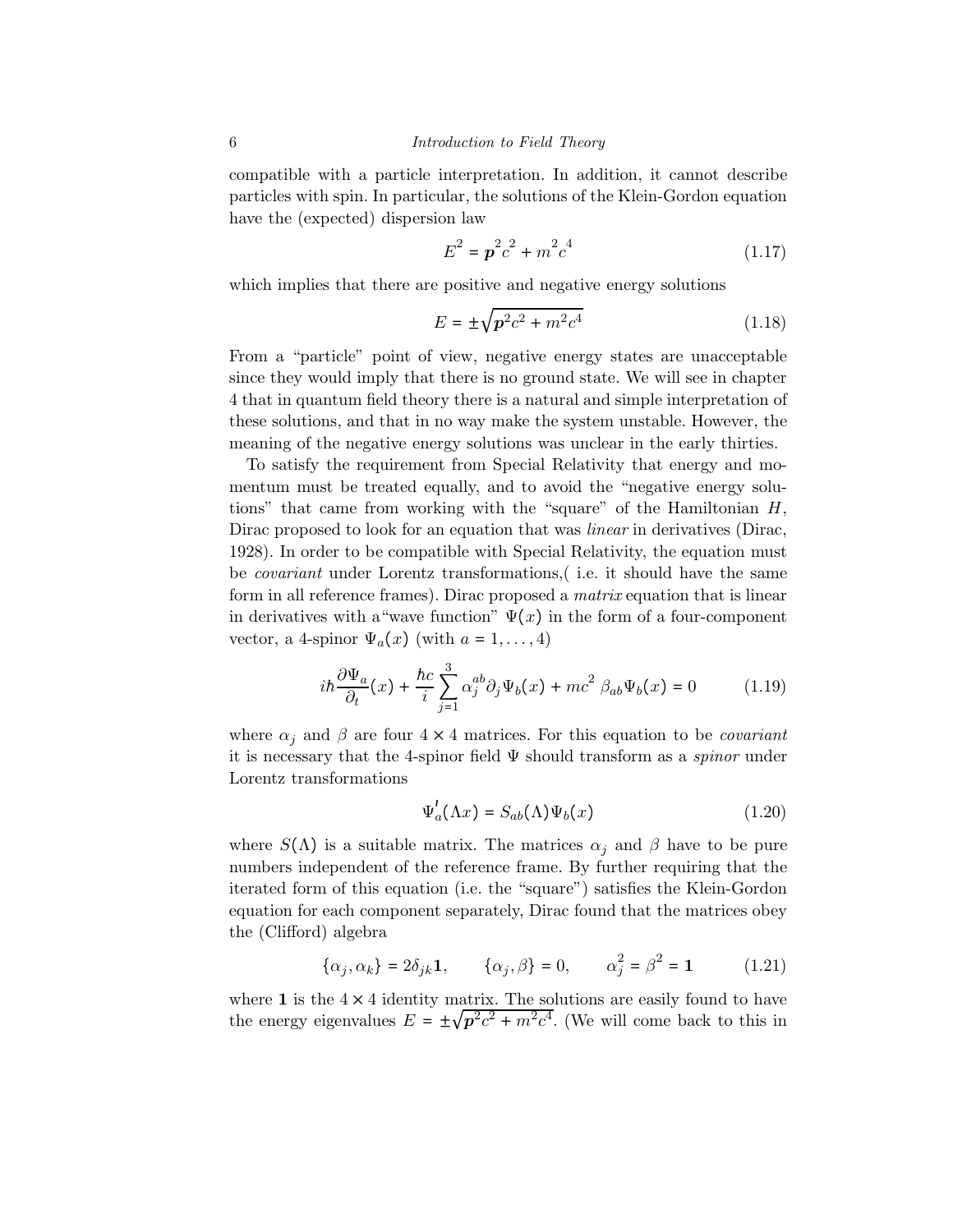chapter .2) It is also possible to show that the solutions are spin  $1/2$  particles and antiparticles (we will discuss this later on).

However, the particle interpretation of both the Klein-Gordon and the Dirac equations was problematic. Although spin 1/2 appeared now in a natural way, the meaning of the negative energy states remained unclear.

The resolution of all of these difficulties was the fundamental idea that these equations should *not* be regarded as the generalization of Schrödinger's equation for relativistic particles but, instead, as the equations of motion of a field, whose excitations are the particles, much in the same way as the photons are the excitations of the electromagnetic field. In this picture particle number is not conserved but charge is. Thus, photons interacting with matter can create electron-positron pairs. Such processes do not violate charge conservation but the notion of a particle as an object that is a fundamental entity and has a distinct physical identity is lost. Instead, the field becomes the fundamental object and the particles become the excitations of the field.

Thus, the relativistic generalization of Quantum Mechanics is Quantum Field Theory. This concept is the starting point of Quantum Field Theory. The basic strategy to seek a *field theory* with specific *symmetry properties* and whose equations of motion are Maxwell, Klein-Gordon and Dirac equations, respectively. Notice that if the particles are to be regarded as the excitations of a field, there can be as many particles as we wish. Thus, the Hilbert space of a Quantum Field Theory has an arbitrary (and indefinite) number of particles. Such a Hilbert space is called a Fock space.

Therefore, in Quantum Field Theory the field is not the wave function of anything. Instead the field represents an infinite number of degrees of freedom. In fact, the wave function in a Quantum Field Theory is a functional of the field configurations which themselves specify the state of the system. We will see below that the states in Fock space are given either by specifying the number of particles and their quantum numbers or, alternatively, in terms of the amplitudes (or configurations) of some properly chosen fields.

Different fields transform differently under Lorentz transformations and constitute different representations of the Lorentz group. Consequently, their excitations are particles with different quantum numbers that label the representation. Thus,

- 1) The Klein-Gordon field  $\phi(x)$  represents charge-neutral scalar spin-0 particles. Its configuration space is the set of mappings of Minkowski space onto the real numbers  $\phi : \mathcal{M} \to \mathbb{R}$ , or complex numbers for charged spin-0 particles  $\phi : \mathcal{M} \mapsto \mathbb{C}$ .
- 2) The Dirac field represents charged spin-1/2 particles. It is a complex 4-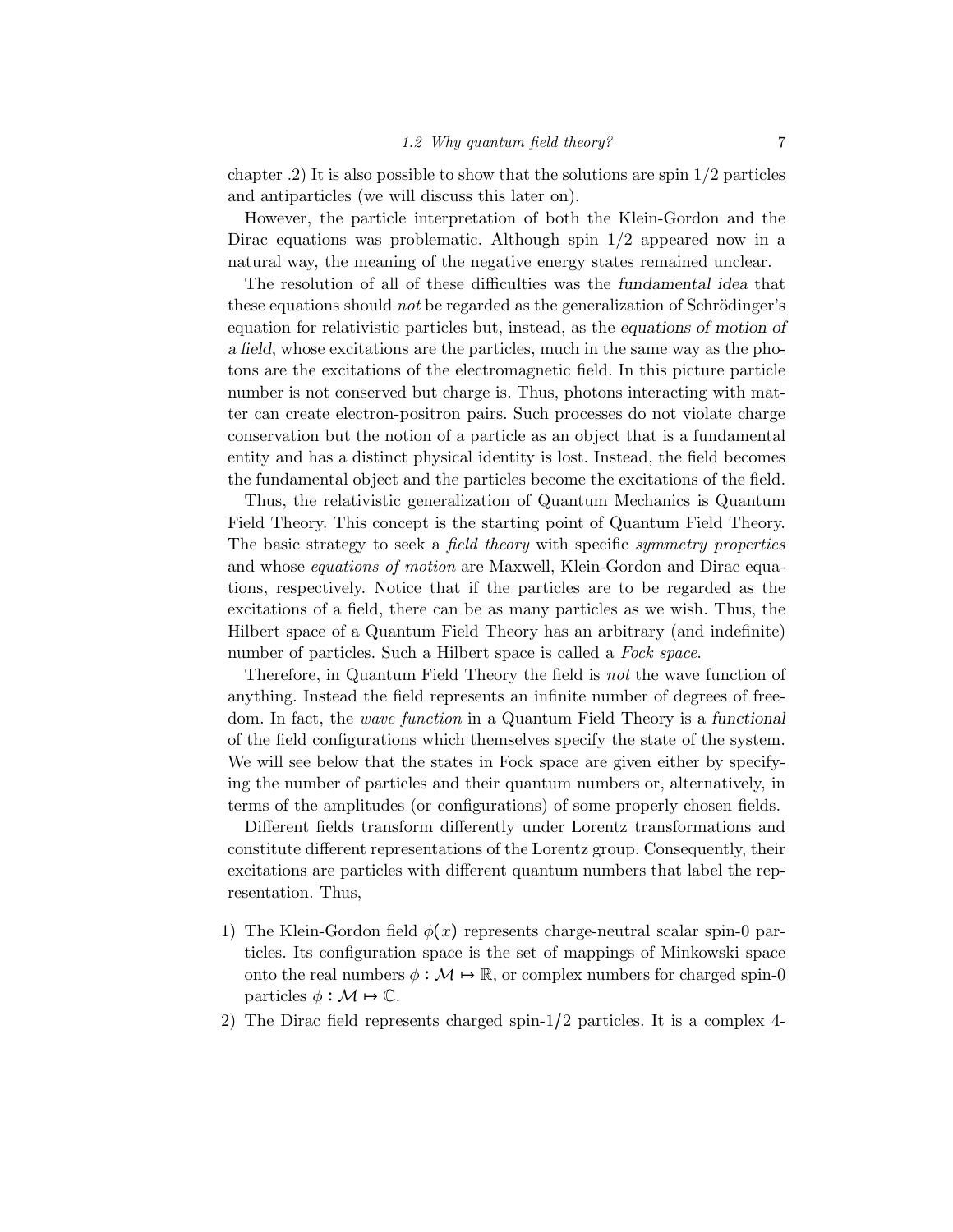# 8 Introduction to Field Theory

spinor  $\Psi_{\alpha}(x)$  ( $\alpha = 1, ..., 4$ ) and its configuration space is the set of maps  $\Psi_{\alpha} : \mathcal{M} \mapsto \mathbb{C}^{4}$ , while it is real for neutral spin-1/2 particles (such as neutrinos).

3) The gauge field  $A^{\mu}(x)$  for the electromagnetic field, and its non-abelian generalizations for gluons (and so forth).

The description of relativistic quantum mechanics in terms of relativistic quantum fields solved essentially all of the problems that originated its initial development. Moreover, Quantum Field Theory gives exceedingly accurate predictions of the behavior of quantized electromagnetic fields and charged particles, as described by Quantum Electrodynamics (QED). Quantum Field Theory also gives a detailed description of both the strong and weak interactions in terms of field theories known as Quantum Chromodynamics (QCD), based on Yang-Mills gauge field theories, and Unified and Grand Unified gauge theories.

However, along with its successes, Quantum Field Theory also brought with it a completely new set of physical problems and questions. Essentially, any Quantum Field Theory of physical interest is necessarily a nonlinear theory as it has to describe interactions. So even though the quantum numbers of the excitations (i.e. the "particle" spectrum) may be quite straightforward in the absence of interactions, the intrinsic non-linearities of the theory may actually unravel much of this structure. Note that the equations of motion of Quantum Field Theory are nonlinear, as they also are in Quantum Mechanics. However, the wave functional of a Quantum Field Theory obeys a linear Schrödinger equation just as the wave function does in non-relativistic Quantum Mechanics.

In the early days of Quantum Field Theory, and indeed for some time thereafter, it was assumed that perturbation theory could be used in all cases to determine the actual spectrum. It was soon found out that while there are several cases of great physical interest in which some sort of perturbation theory yields an accurate description of the physics, in many more situations this is not the case. Early on it was found that, at every order in perturbation theory, there are singular contributions to many physical quantities. These singularities reflected the existence of an infinite number of degrees of freedom, both at short distances, since spacetime is a continuum (the ultraviolet (UV) domain), and at long distances, since spacetime is (essentially) infinite (the infrared (IR) domain). Qualitatively, divergent contributions in perturbation theory come about because degrees of freedom from a wide range of length scales (or wavelengths) and energy scales (or frequencies) contribute to the expectation values of physical observables.